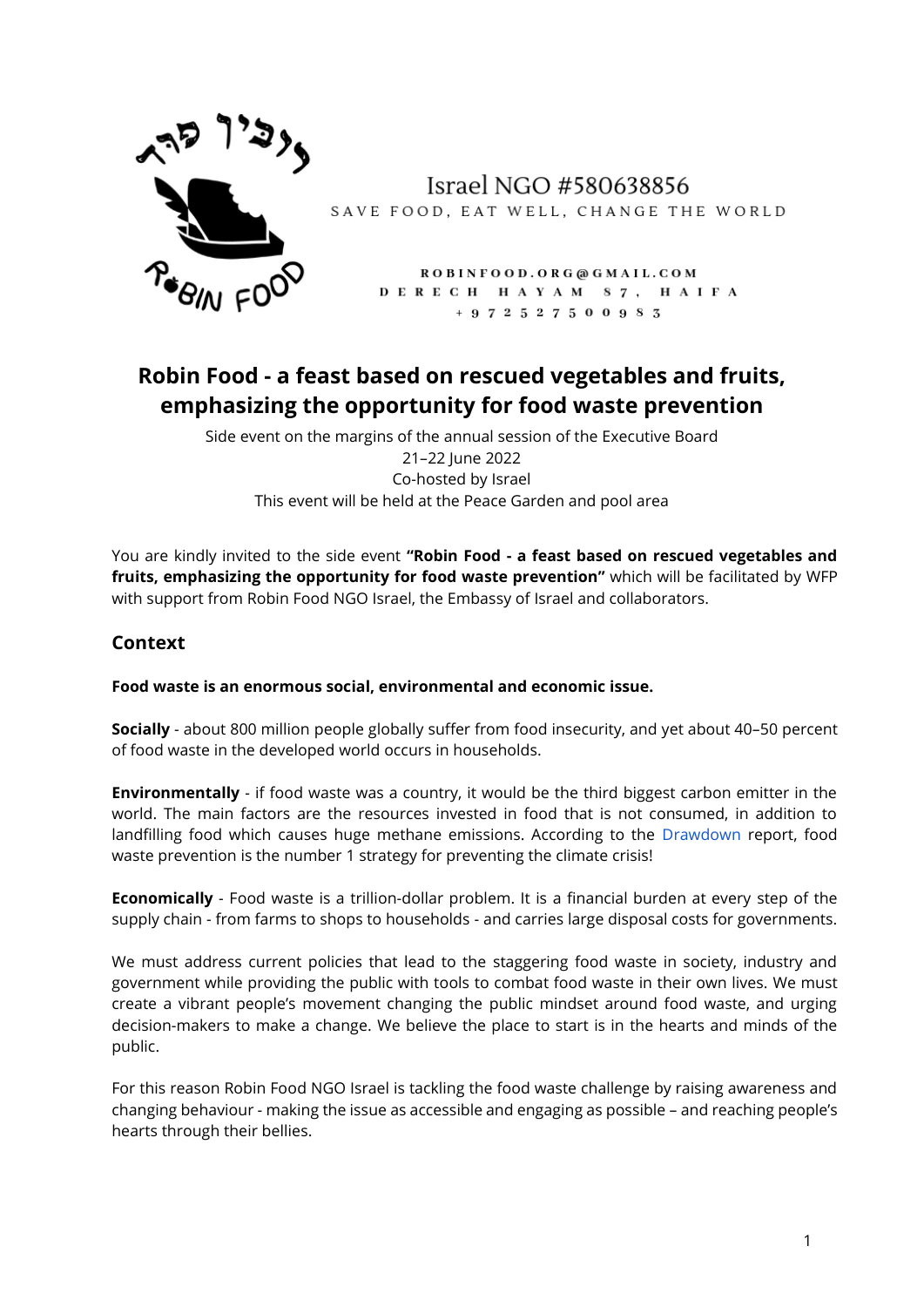We seek to reduce the amount of food waste generated in Israel and simultaneously improve food access for populations that suffer from food insecurity.

We "rescue" food that would otherwise go to waste - from farms, shops and markets. Together with chefs and volunteers, we prepare meals for the general public on a "pay as you feel" basis - and serve food at specific events as a service.

Through food, something that everyone needs and enjoys, we open up a range of subjects to engage in. Those who are less fortunate can have access to a great meal. Those who are part of the general consumer society can get a direct "taste" of the global food waste crisis and contribute to the project, with their money/time/skills. We campaign to raise awareness and plan to organize relevant action around food waste in Israel.

Robin Food opened Israel's first community restaurant based on food rescue which ran from 2018 until the coronavirus pandemic.

We offer activities around the country such as lectures, workshops, cooking contests and catering - to promote sustainability, community and social action - while helping create income for the organization to keep its operations sustainable.

We see all this rescued food as potential fuel to engage people in change-making.

Through large events, public awareness campaigns and our different services we engage people in something so simple: using what we have. With the "pay as you feel" concept in public events, we engage those who otherwise would not join social action initiatives, because what we do is fun rather than jargon-filled, bureaucratic or controversial. It is for everyone.

### **The event**

Robin Food NGO will come from Israel - on behalf of the Israeli Embassy - to give WFP participants a taste of what can be made from food that would otherwise be thrown away.

The Robin Food feast will be a lunch for attendants of the events - and with a rich and colourful menu. It will be prepared and served by the Robin Food Israeli team of chefs and helpers, as well as local collaborators - using locally-sourced produce that would otherwise be wasted.

This delicious lunch will showcase the enormous potential that food that otherwise is wasted can serve - whether in households or further up the value chain.

The event will also hold a short discussion of food waste prevention in the household as a primary objective, especially in developed countries. Also mentioned will be food waste prevention as an important factor in resilience in uncertain times such as conflicts or pandemics. This discussion will be in the form of brief speeches by speakers from Robin Food, the Israeli Embassy and WFP.

Robin Food will provide communication materials such as roll-ups that will be displayed during the lunch, and the Robin Food team will provide an introduction and presentation of the event.

Robin Food will prepare background materials which may be posted on the event website.